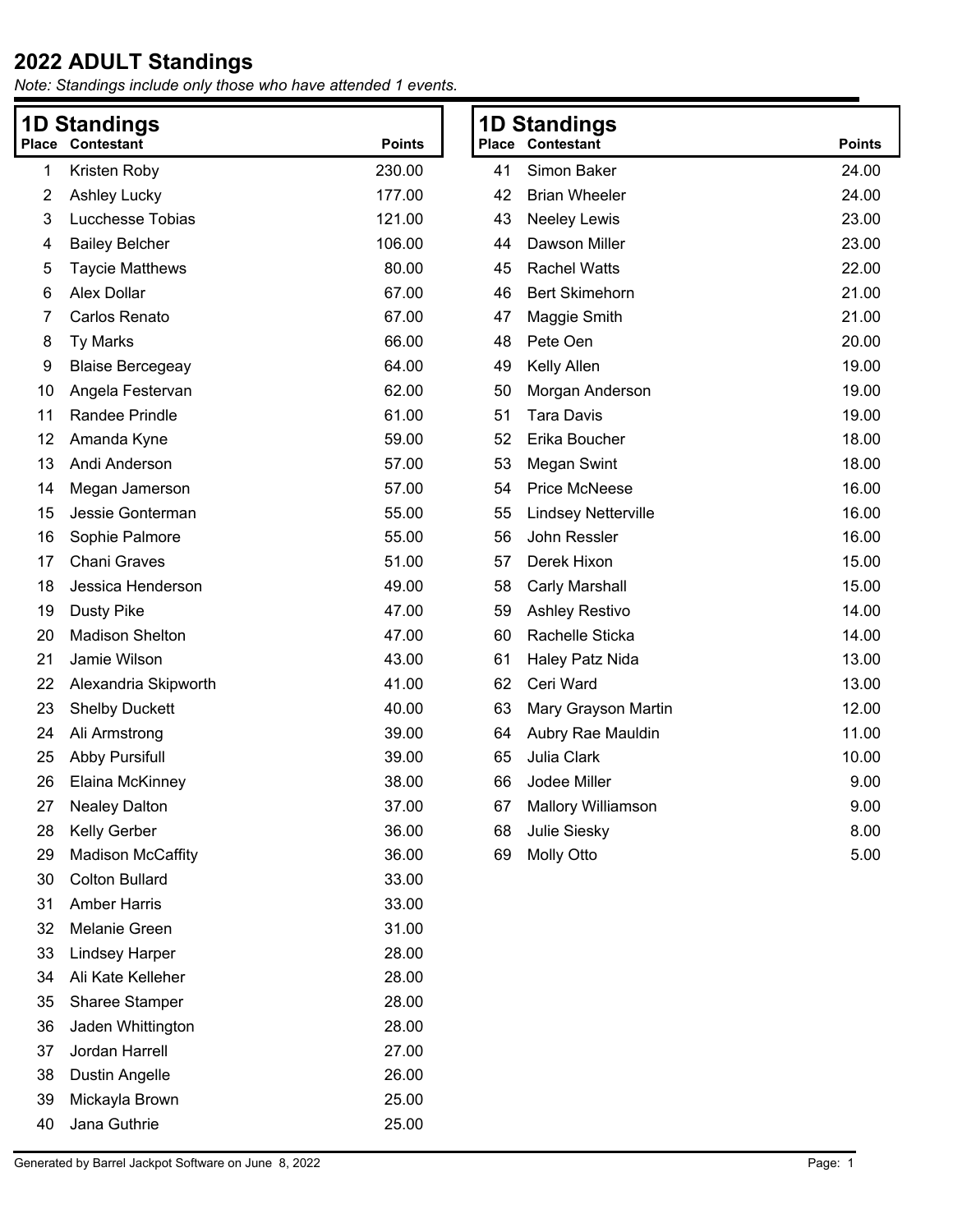|    | <b>2D Standings</b>        |               |    | <b>2D Standings</b>     |               |
|----|----------------------------|---------------|----|-------------------------|---------------|
|    | <b>Place Contestant</b>    | <b>Points</b> |    | <b>Place Contestant</b> | <b>Points</b> |
| 1  | Lucchesse Tobias           | 200.00        | 41 | Nateleigh McFarlin      | 35.00         |
| 2  | Kristen Roby               | 136.00        | 42 | <b>Courtney Hopkins</b> | 32.00         |
| 3  | <b>Erin Siems</b>          | 118.00        | 43 | <b>Bailee Stone</b>     | 32.00         |
| 4  | <b>Rachel Watts</b>        | 109.00        | 44 | Abby Guilbeau           | 31.00         |
| 5  | Jordan Deatherage          | 97.00         | 45 | Rayann Kehrees          | 31.00         |
| 6  | <b>Bert Skimehorn</b>      | 93.00         | 46 | Ashley Restivo          | 30.00         |
| 7  | Aubry Rae Mauldin          | 82.00         | 47 | Jordan Harrell          | 29.00         |
| 8  | <b>Kelly Swire</b>         | 79.00         | 48 | Candace Jones           | 29.00         |
| 9  | Sarah McClain              | 76.00         | 49 | Derek Hixon             | 28.00         |
| 10 | <b>Nealey Dalton</b>       | 73.00         | 50 | Stephanie Fryar         | 27.00         |
| 11 | Kaylee-Ann Bray            | 69.00         | 51 | <b>Madison Shelton</b>  | 27.00         |
| 12 | Jessica Henderson          | 69.00         | 52 | Shelby Oglesby          | 26.00         |
| 13 | Mary Grayson Martin        | 69.00         | 53 | Kristen Fuller          | 25.00         |
| 14 | Melanie Green              | 67.00         | 54 | Carlos Renato           | 25.00         |
| 15 | <b>Mallory Williamson</b>  | 66.00         | 55 | Maggie Smith            | 25.00         |
| 16 | Julia Clark                | 64.00         | 56 | Morgan Anderson         | 24.00         |
| 17 | Angela Festervan           | 63.00         | 57 | Rachelle Sticka         | 24.00         |
| 18 | Kelly Gerber               | 63.00         | 58 | <b>Sydney Hopkins</b>   | 23.00         |
| 19 | Hannah James               | 63.00         | 59 | <b>Emilie Oakes</b>     | 23.00         |
| 20 | <b>Abby Pursifull</b>      | 62.00         | 60 | <b>Dusty Pike</b>       | 23.00         |
| 21 | Dawson Miller              | 59.00         | 61 | Amy Ward                | 23.00         |
| 22 | Kelly Allen                | 55.00         | 62 | Carly Marshall          | 22.00         |
| 23 | <b>Christy Lewis</b>       | 53.00         | 63 | <b>Marlee Stephens</b>  | 22.00         |
| 24 | Kylee Schmidt              | 49.00         | 64 | <b>Bradee Addison</b>   | 21.00         |
| 25 | Sarah Gatwood              | 47.00         | 65 | Hannah Forsythe         | 20.00         |
| 26 | <b>Colton Bullard</b>      | 45.00         | 66 | Amy Grisham             | 20.00         |
| 27 | Sarah Anderson             | 44.00         | 67 | Cody Kessler            | 20.00         |
| 28 | <b>Brittany Fellows</b>    | 44.00         | 68 | Amanda Kyne             | 20.00         |
| 29 | Andi Anderson              | 43.00         | 69 | Hailee Grantham         | 19.00         |
| 30 | Ashley Lucky               | 40.00         | 70 | Kady Hartley            | 19.00         |
| 31 | Elaina McKinney            | 40.00         | 71 | Dakota Stahlman         | 19.00         |
| 32 | <b>Amber Harris</b>        | 38.00         | 72 | Lacey McCoy             | 18.00         |
| 33 | Rebecca Weiner             | 38.00         | 73 | Jessica Cooper          | 17.00         |
| 34 | <b>Tara Davis</b>          | 37.00         | 74 | <b>Ashley Deaton</b>    | 17.00         |
| 35 | Jessie Gonterman           | 37.00         | 75 | Ali Kate Kelleher       | 17.00         |
| 36 | <b>Lindsey Netterville</b> | 37.00         | 76 | <b>Brittany Cuevas</b>  | 16.00         |
| 37 | <b>Blaise Bercegeay</b>    | 36.00         | 77 | Angela Hudson           | 16.00         |
| 38 | Jodee Miller               | 36.00         | 78 | <b>Price McNeese</b>    | 16.00         |
| 39 | Hannah Myatt               | 36.00         | 79 | Jason Tibbs             | 16.00         |
| 40 | Shea Hutsenpiller          | 35.00         | 80 | Madie Barton            | 15.00         |
|    |                            |               |    |                         |               |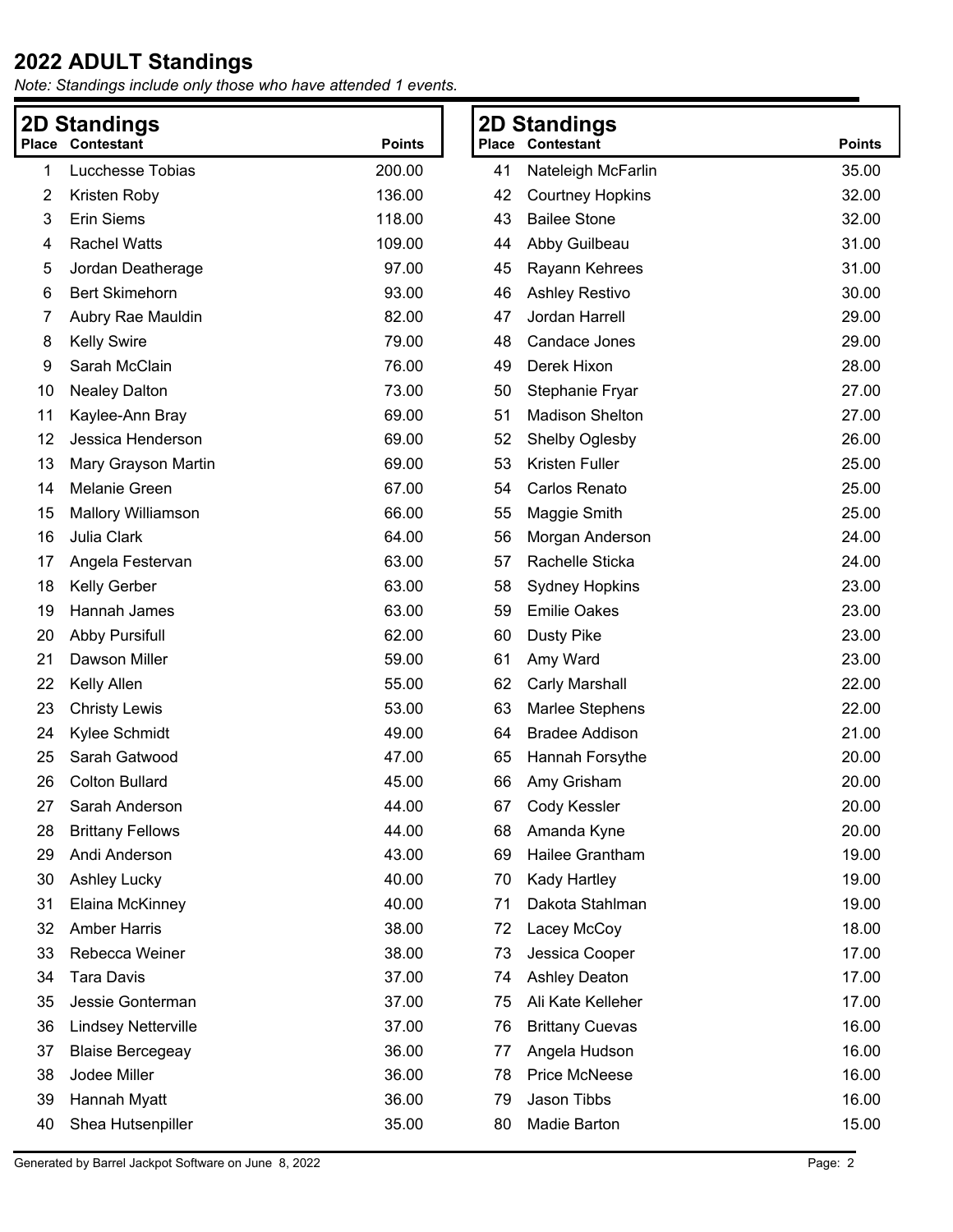| <b>Place</b> | <b>2D Standings</b><br><b>Contestant</b> | <b>Points</b> |
|--------------|------------------------------------------|---------------|
| 81           | Caleigh Gant                             | 15.00         |
| 82           | <b>Kyley Mitchell</b>                    | 15.00         |
| 83           | JT Morton                                | 15.00         |
| 84           | <b>Grant Ellingson</b>                   | 14.00         |
| 85           | Ashley Lyon                              | 14.00         |
| 86           | Millie Joe Rosenberg                     | 14.00         |
| 87           | Daylee Barrom                            | 13.00         |
| 88           | <b>Andy Blalock</b>                      | 13.00         |
| 89           | Alex Grissom                             | 13.00         |
| 90           | <b>Sydney Evans</b>                      | 12.00         |
| 91           | Jordan Farmer                            | 12.00         |
| 92           | Diana Freyaldenhoven                     | 12.00         |
| 93           | <b>Chelsea Bartlett</b>                  | 11.00         |
| 94           | <b>Mallory Bonnett</b>                   | 11.00         |
| 95           | Chad Hensley                             | 11.00         |
| 96           | Lily Wofford                             | 11.00         |
| 97           | Samatha Roper                            | 10.00         |
| 98           | <b>Ty Marks</b>                          | 9.00          |
| 99           | <b>Christy Roy</b>                       | 9.00          |
| 100          | <b>Mollie Stroup</b>                     | 9.00          |
| 101          | Shelby Winstead                          | 8.00          |
| 102          | <b>Brittany Hanschen</b>                 | 7.00          |
| 103          | Julie Siesky                             | 6.00          |
| 104          | Reagan Adkins-Nelson                     | 5.00          |
| 105          | <b>Haley Anderson</b>                    | 5.00          |
| 106          | Angela Glassford                         | 5.00          |
| 107          | <b>Breanne Gray</b>                      | 5.00          |
| 108          | <b>Cheyenne Hollowell</b>                | 5.00          |
| 109          | Reanna Hutchison                         | 5.00          |
| 110          | Pete Oen                                 | 5.00          |
| 111          | Lauren Spry                              | 5.00          |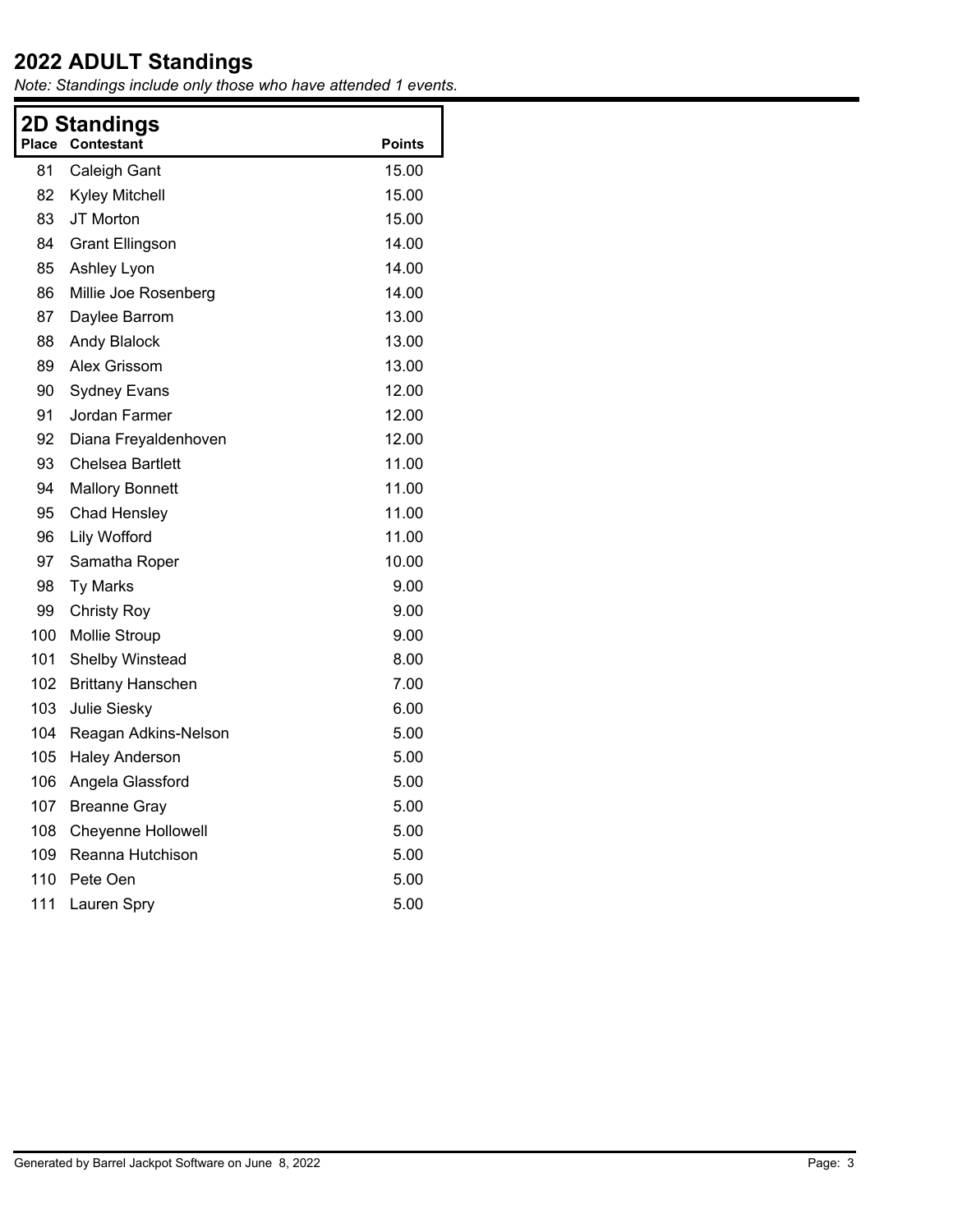| <b>3D Standings</b> |                           |               | <b>3D Standings</b> |                            |               |
|---------------------|---------------------------|---------------|---------------------|----------------------------|---------------|
| Place               | Contestant                | <b>Points</b> |                     | <b>Place Contestant</b>    | <b>Points</b> |
| 1                   | Kaylee-Ann Bray           | 206.00        | 41                  | Amy Ward                   | 34.00         |
| 2                   | Shelby Winstead           | 197.00        | 42                  | <b>Rachel Butler</b>       | 32.00         |
| 3                   | Daylee Barrom             | 185.00        | 43                  | <b>Whitney Bradford</b>    | 31.00         |
| 4                   | Jordan Farmer             | 152.00        | 44                  | Shania McBride             | 31.00         |
| 5                   | Amy Grisham               | 128.00        | 45                  | <b>Tonda Smith</b>         | 31.00         |
| 6                   | <b>Rachel Watts</b>       | 120.00        | 46                  | Kelsi Haller               | 30.00         |
| 7                   | Melanie Green             | 111.00        | 47                  | Carly Marshall             | 30.00         |
| 8                   | <b>Sydney Evans</b>       | 106.00        | 48                  | <b>Bubby Skimehorn</b>     | 30.00         |
| 9                   | Aubry Rae Mauldin         | 101.00        | 49                  | Samatha Roper              | 29.00         |
| 10                  | Jordan Deatherage         | 95.00         | 50                  | <b>Christy Lewis</b>       | 28.00         |
| 11                  | Sarah Anderson            | 91.00         | 51                  | Jessica Mischler           | 28.00         |
| 12                  | <b>Mallory Bonnett</b>    | 90.00         | 52                  | <b>Tara Davis</b>          | 27.00         |
| 13                  | <b>Candice Gill</b>       | 86.00         | 53                  | Rayann Kehrees             | 27.00         |
| 14                  | <b>Christy Roy</b>        | 78.00         | 54                  | <b>Carl Rose</b>           | 27.00         |
| 15                  | Jenny West                | 77.00         | 55                  | Samantha Free              | 26.00         |
| 16                  | Jessica Cooper            | 75.00         | 56                  | Josie Tydlacka             | 26.00         |
| 17                  | Sarah McClain             | 70.00         | 57                  | Kirsten Babb               | 25.00         |
| 18                  | <b>Cheyenne Hollowell</b> | 68.00         | 58                  | Madie Barton               | 25.00         |
| 19                  | <b>Crystal Hopkins</b>    | 66.00         | 59                  | <b>Brittany Cuevas</b>     | 25.00         |
| 20                  | <b>Bailee Stone</b>       | 62.00         | 60                  | <b>Casey Gaines</b>        | 25.00         |
| 21                  | Nateleigh McFarlin        | 53.00         | 61                  | <b>Breanne Gray</b>        | 25.00         |
| 22                  | Abby Krohnfeldt           | 51.00         | 62                  | Chelsea Kennedy            | 25.00         |
| 23                  | Rebecca Weiner            | 51.00         | 63                  | <b>Ethan Parks</b>         | 25.00         |
| 24                  | Diana Freyaldenhoven      | 50.00         | 64                  | <b>Kelly Swire</b>         | 25.00         |
| 25                  | <b>Emilie Oakes</b>       | 50.00         | 65                  | <b>Lily Wofford</b>        | 25.00         |
| 26                  | Lucchesse Tobias          | 50.00         | 66                  | <b>Emily Calhoun</b>       | 24.00         |
| 27                  | Samantha Davis            | 49.00         | 67                  | <b>Allison Maher</b>       | 24.00         |
| 28                  | Mary Michael Mahalitc     | 47.00         | 68                  | <b>Madison McCaffity</b>   | 24.00         |
| 29                  | Anna Caraway              | 46.00         | 69                  | <b>Lindsey Netterville</b> | 24.00         |
| 30                  | Marlee Stephens           | 45.00         | 70                  | Lauren Spry                | 24.00         |
| 31                  | Jessica Henderson         | 44.00         | 71                  | <b>Brandon Craddock</b>    | 23.00         |
| 32                  | <b>Lindsey Walston</b>    | 42.00         | 72                  | Katherine Hancock          | 23.00         |
| 33                  | <b>Mallory Williamson</b> | 42.00         | 73                  | Laura Jones                | 23.00         |
| 34                  | Dylan Cochran             | 39.00         | 74                  | Ty Pigott                  | 23.00         |
| 35                  | Ashley Piskorski          | 38.00         | 75                  | Jamie Wilson               | 23.00         |
| 36                  | <b>Kris Williams</b>      | 37.00         | 76                  | Derek Hixon                | 22.00         |
| 37                  | Amanda Johnson            | 35.00         | 77                  | Mary Grayson Martin        | 22.00         |
| 38                  | Candace Jones             | 35.00         | 78                  | Morgan Anderson            | 21.00         |
| 39                  | Shelby Oglesby            | 34.00         | 79                  | <b>Chris Plunk</b>         | 21.00         |
| 40                  | Nora Tucker               | 34.00         | 80                  | <b>Bert Skimehorn</b>      | 21.00         |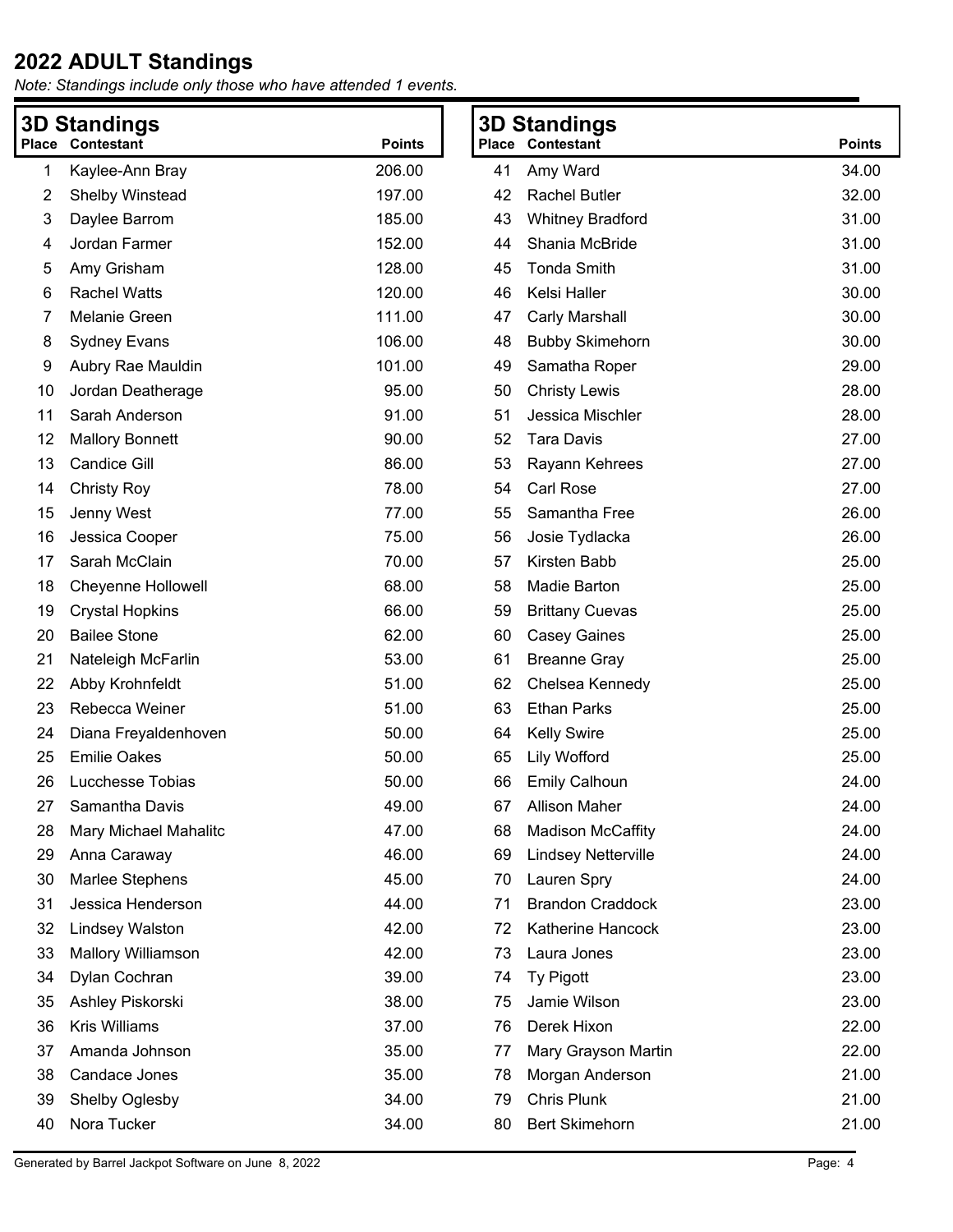| <b>3D Standings</b><br>Place Contestant<br><b>Points</b> |                           | <b>3D Standings</b><br><b>Place Contestant</b> |     | <b>Points</b>          |      |
|----------------------------------------------------------|---------------------------|------------------------------------------------|-----|------------------------|------|
| 81                                                       | Grayce Carter             | 20.00                                          | 121 | Maggie Beitz           | 5.00 |
| 82                                                       | <b>Courtney Nicholson</b> | 20.00                                          | 122 | Will Cauthen           | 5.00 |
| 83                                                       | Sarah Pittman             | 20.00                                          | 123 | <b>Cody Collins</b>    | 5.00 |
| 84                                                       | <b>Shelby Ruesewald</b>   | 20.00                                          | 124 | Amber Cooksey          | 5.00 |
| 85                                                       | Haylie Silliman           | 20.00                                          | 125 | Angela Festervan       | 5.00 |
| 86                                                       | Andy Blalock              | 19.00                                          | 126 | Angela Glassford       | 5.00 |
| 87                                                       | Jesse Clare Bland         | 19.00                                          | 127 | Jessie Gonterman       | 5.00 |
| 88                                                       | Karen Cain                | 19.00                                          | 128 | Chad Hensley           | 5.00 |
| 89                                                       | <b>Lillie Haskins</b>     | 19.00                                          | 129 | <b>Madison Holt</b>    | 5.00 |
| 90                                                       | <b>Haley Keith</b>        | 19.00                                          | 130 | Angela Hudson          | 5.00 |
| 91                                                       | Angelica Phillips         | 19.00                                          | 131 | Lauren Jeter           | 5.00 |
| 92                                                       | Cody Wheeler              | 19.00                                          | 132 | Ashley Jones           | 5.00 |
| 93                                                       | <b>Dusty Pike</b>         | 18.00                                          | 133 | Mehgan Kennedy         | 5.00 |
| 94                                                       | <b>Erin Siems</b>         | 18.00                                          | 134 | <b>Buster Lacey</b>    | 5.00 |
| 95                                                       | Julie Siesky              | 18.00                                          | 135 | Sherrie Lowe           | 5.00 |
| 96                                                       | <b>Nealey Dalton</b>      | 17.00                                          | 136 | Elaina McKinney        | 5.00 |
| 97                                                       | <b>Gracie Turner</b>      | 17.00                                          | 137 | Lauren Midgett         | 5.00 |
| 98                                                       | Reagan Adkins-Nelson      | 16.00                                          | 138 | Kristen Roby           | 5.00 |
| 99                                                       | <b>Lindsey Binkley</b>    | 15.00                                          | 139 | Lacy Smith             | 5.00 |
| 100                                                      | Erika Boucher             | 15.00                                          | 140 | <b>Hailey Stephens</b> | 5.00 |
| 101                                                      | Audriana Hicks            | 15.00                                          | 141 | Millan Woods           | 5.00 |
| 102                                                      | Drew Rose                 | 15.00                                          |     |                        |      |
| 103                                                      | Pete Oen                  | 14.00                                          |     |                        |      |
| 104                                                      | Ashley Restivo            | 14.00                                          |     |                        |      |
| 105                                                      | Nicole Thebeau            | 14.00                                          |     |                        |      |
| 106                                                      | Simon Baker               | 12.00                                          |     |                        |      |
| 107                                                      | <b>Ty Marks</b>           | 12.00                                          |     |                        |      |
| 108                                                      | Ali Kate Kelleher         | 11.00                                          |     |                        |      |
| 109                                                      | <b>Ashley Barnett</b>     | 10.00                                          |     |                        |      |
| 110                                                      | <b>Scarlett Fannin</b>    | 10.00                                          |     |                        |      |
| 111                                                      | Sarah Gatwood             | 10.00                                          |     |                        |      |
| 112                                                      | <b>Courtney Hopkins</b>   | 10.00                                          |     |                        |      |
| 113                                                      | <b>Isaiah Williams</b>    | 10.00                                          |     |                        |      |
| 114                                                      | <b>Abigail Plants</b>     | 9.00                                           |     |                        |      |
| 115                                                      | Jennifer Tidwell          | 7.00                                           |     |                        |      |
| 116                                                      | Gracie Adams              | 5.00                                           |     |                        |      |
| 117                                                      | Madeline Allen            | 5.00                                           |     |                        |      |
| 118                                                      | Andi Anderson             | 5.00                                           |     |                        |      |
| 119                                                      | <b>Haley Anderson</b>     | 5.00                                           |     |                        |      |
| 120                                                      | Shelby Barton             | 5.00                                           |     |                        |      |